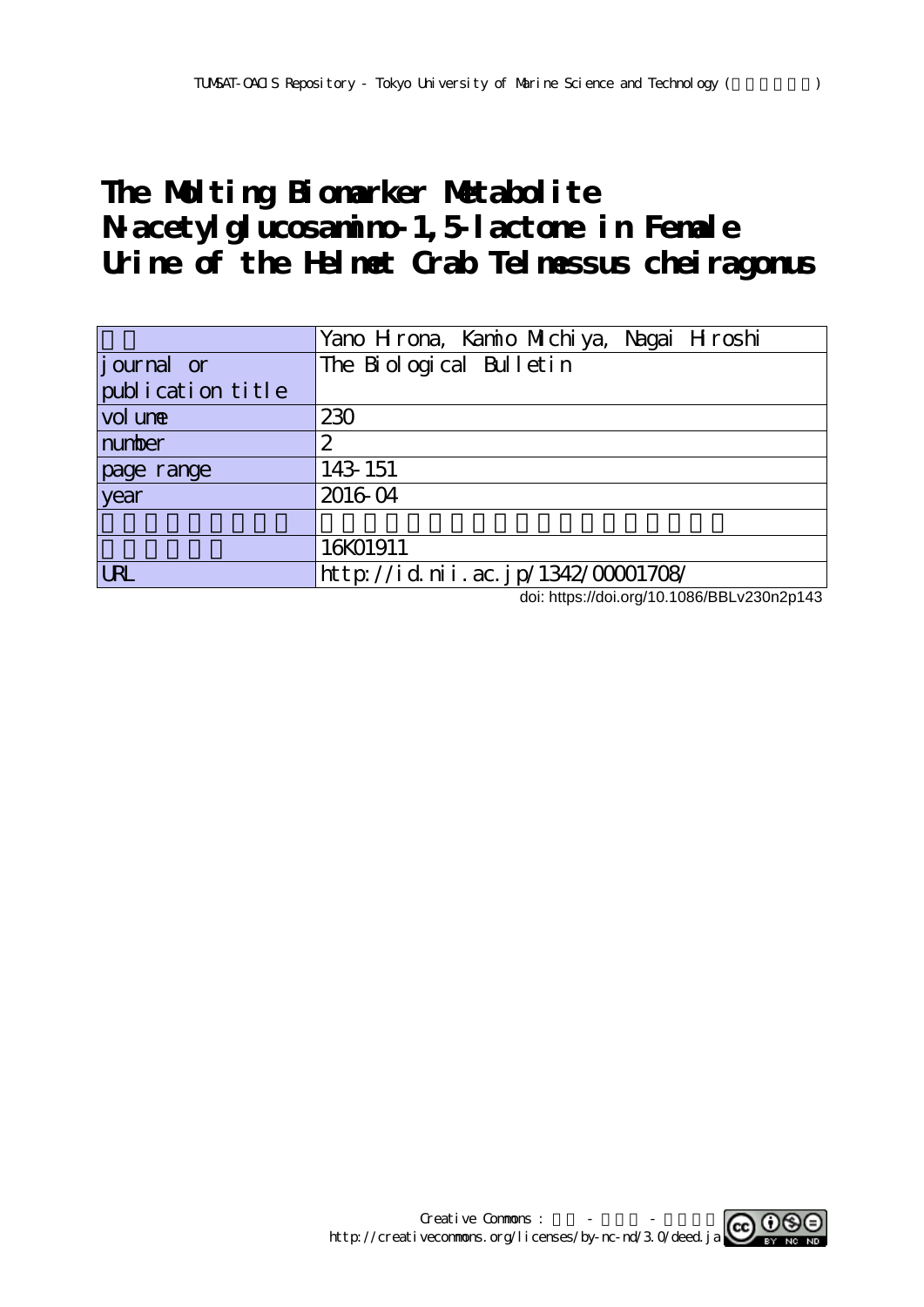# **The Molting Biomarker Metabolite** *N***-acetylglucosamino-1,5-lactone in Female Urine of the Helmet Crab** *Telmessus cheiragonus*

HIRONA YANO, MICHIYA KAMIO\*, AND HIROSHI NAGAI

*Graduate School of Marine Sciences, Tokyo University of Marine Science and Technology, Tokyo, 108-8477, Japan*

**Abstract.** *N*-acetylglucosamino-1,5-lactone (NAGL) is a molting biomarker in the blue crab *Callinectes sapidus*. The concentration of this compound in urine is highest at the premolt stage. Since sexually mature premolt females release sex pheromone in their urine, NAGL is a candidate sex pheromone molecule in *C. sapidus*. This compound has not been reported in other species. In the present study, we quantified the concentration of NAGL in the urine of the helmet crab *Telmessus cheiragonus*, using nuclear magnetic resonance spectroscopy, and found that the concentration increases toward the day of molting and decreases after molting. However, the total amount of NAGL collected from individual animals was greatest two to five days after molting, because the amount of urine collected was the lowest at the premolt stage, and it increased after molting. The highest median concentration of NAGL in *T. cheiragonas* was 29  $\mu$ mol 1<sup>-1</sup>, which is 75% of the highest concentration reported in *C. sapidus*. This is the first report of NAGL as a molting biomarker in a species other than *C. sapidus*. We assume that NAGL is part of a pheromone bouquet in these two species.

#### **Introduction**

Many and diverse species of decapod crustaceans mate after the female molts (Salmon, 1983). Females preparing to molt generate new exoskeletons under their existing ones (Smith

\* To whom correspondence should be addressed. E-mail: [mkamio@](mailto:mkamio@kaiyodai.ac.jp) [kaiyodai.ac.jp](mailto:mkamio@kaiyodai.ac.jp)

and Chang, 2007). In some crab species, these females release sex pheromones in their urine. Four such species include the blue crab *Callinectes sapidus* (Gleeson, 1980); the shore crab *Carcinus maenas* (Eales, 1973; Bamber and Naylor, 1997); the three spot swimming crab *Portunus sanguinolentus* (Ryan, 1966); and the helmet crab *Telmessus cheiragonus* (Kamio *et al.*, 2000). Since the release of pheromones is linked to molting in these species, metabolites that increase in concentration in the urine of—or in the water surrounding––premolt females have been reported as the potential sex pheromone, or one of the components of a pheromone bouquet (Kittredge *et al.*, 1971; Asai *et al.*, 2000; Hardege *et al.*, 2011; Kamio *et al.*, 2014).

*N*-acetylglucosamino-1,5-lactone (NAGL) recently was reported to be a premolt biomarker metabolite in the urine of *C. sapidus* (Kamio *et al.*, 2014). NAGL is a candidate component of the sex pheromone in this species. The concentration of NAGL in urine is highest at the premolt stage, when sexually mature premolt females release a sex pheromone bouquet in their urine; males detect this compound as a chemical stimulus. Olfactory detection of this compound was confirmed (Kamio *et al.*, 2014), using calcium imaging of olfactory receptor cells (Tadesse *et al.*, 2014). The structure of the NAGL molecule indicates that it is an oxidized form of *N*-acetyl glucosamine, a monomer of chitin, which is a main component of the exoskeleton. Although chitin is common and abundant in crustacean biomass, and degradation and generation of chitin take place at each molt, the NAGL molting biomarker had never been reported in any crustacean, in any other species, or in any synthetic and/or degradation pathway of chitin before its discovery in *C. sapidus* (Kamio *et al.*, 2014).

The helmet crab *Telmessus cheiragonus* is a model crustacean, used to investigate sex pheromones. This species has

Received 26 June 2015; accepted 11 January 2016.

*Abbreviations:* NAGL, *N*-acetylglucosamino-1,5-lactone; **<sup>1</sup>** H NMR, nuclear magnetic resonance spectra used for observation and quantification of all hydrogen atoms of all metabolites in a biological fluid without chromatographic separation; NMR, nuclear magnetic resonance.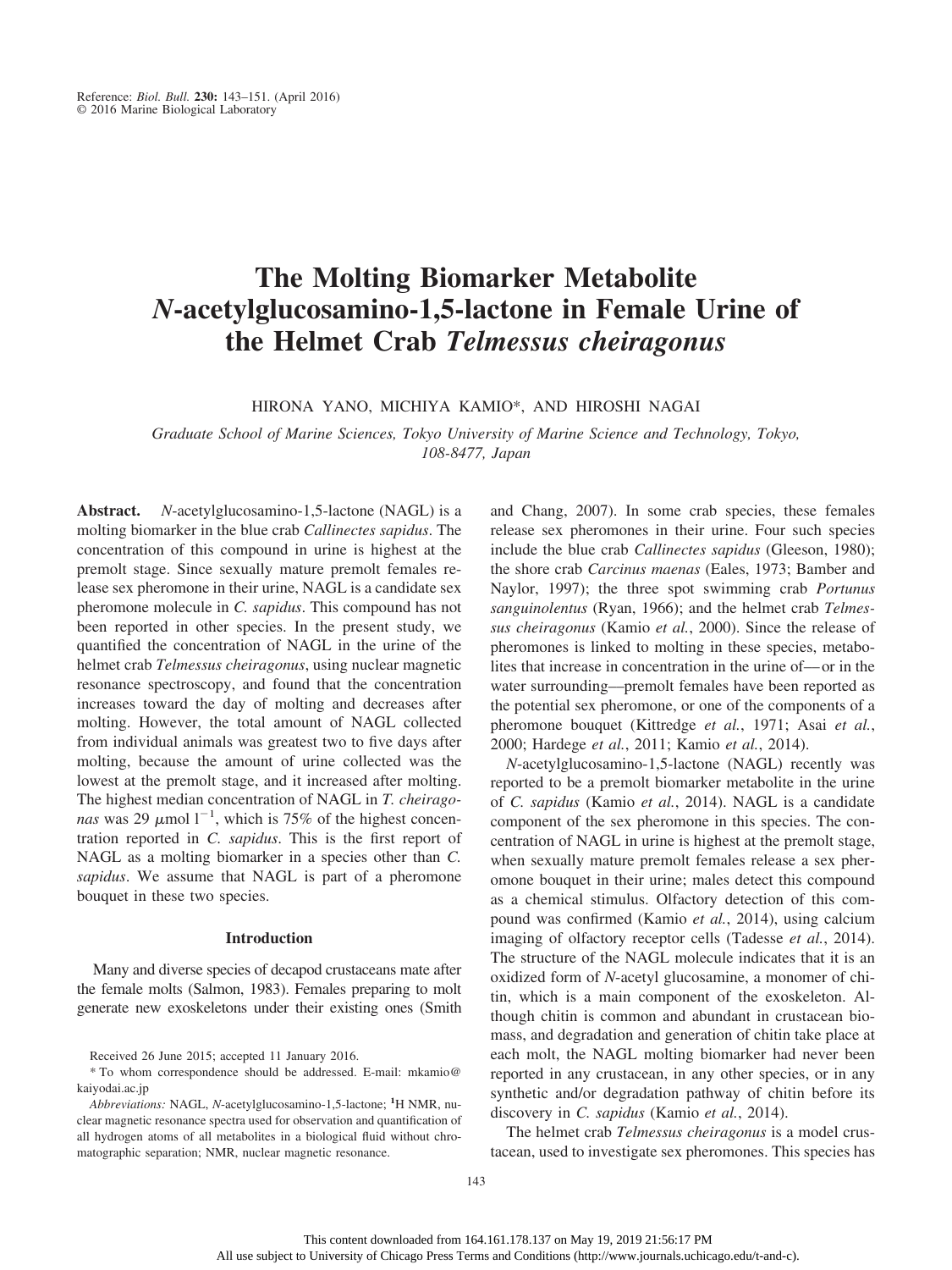precopulatory guarding as courtship, and it mates just after the female molts (Kamio *et al.*, 2003) once a year (Nagao and Munehara, 2001). Premolt and immediate postmolt females release a sex pheromone in urine that induces courtship, grasping, and precopulatory guarding behavior in males (Kamio *et al.*, 2000). Following the molt, females release a second sex pheromone, which stimulates males to copulate, insert their sexual appendages into the gonopores of females, and ejaculate (Kamio *et al.*, 2002). The responses of males to the two kinds of sex pheromones are detectable and distinguishable, using a sponge assay (Kamio *et al.*, 2000, 2002). The pheromones are detected by males through their olfactory organ, the outer flagella of their antennules (Kamio *et al.*, 2005). Thus, the mating of *T. cheiragonus* is linked to molting in sexually mature females, as in *Callinectes sapidus*, and the sex pheromones may have molting-related metabolites as a component.

In the present study, we hypothesized that sexually mature females of *T. cheiragonus* release NAGL in their urine, and that the NAGL concentration becomes highest at the premolt stage, as in *C. sapidus*. To test these hypotheses, we collected urine from females before and after molting, and measured the concentration of NAGL using nuclear magnetic resonance spectroscopy (NMR). We also measured the volume of the collected urine to calculate the total amount of NAGL released from one individual. The concentration of NAGL at the premolt stage of *T. cheiragonus* was compared with the concentration detected in *C. sapidus*. Urine from premolt and postmolt males was not tested in this study, because premolt males were not available.

#### **Materials and Methods**

### *Collection of female crabs*

Individual and precopulatory pairs of *Telmessus cheiragonus* were collected from pier walls in Usujiri, Hokkaido, Japan, during the mating season in May. In early May, individual crabs were found on the pier walls; by the middle of May, many precopulatory guarding pairs were observed on these walls. Females were separated from their partner-males, and housed in a flow-through seawater system at ambient temperature under natural photoperiod. Each female was tagged with a number plate, and the molting date was recorded. Collection of urine samples and morphological observations were conducted at the Usujiri Marine Biological Station of Hokkaido University. Females were not fed during the urine collection period, because premolt females and newly postmolt females do not eat.

"Days from molting" were recorded on data sheets using minus  $(-)$  and plus  $(+)$  signs. One day before the molting day was indicated as "–1 day," one day after the molting day was " $+1$  day," and the day of molting was "0 day." However, in this paper, signs are not used with numerals denoting a day or days after molting; for example, two days after a molt is shown as "2."

# *Collection of urine samples and measurement of urine volume*

Urine samples were collected from the nephropores (openings of the antennal gland), using a vacuum pump, as described previously (Kamio *et al.*, 2000, 2014). In early May, females were collected as freely walking individuals, without precopulatory guarding by males (Kamio *et al.*, 2003). The molt stage of these females was determined based on morphological characteristics. Individuals with a dark red exoskeleton on the dorsal side and a dark yellowish exoskeleton on the ventral side were identified as early premolt females, and referred to as "pre-solo." Individuals with a light red exoskeleton on the dorsal side, a light yellowish exoskeleton on the ventral side, and a copulatory plug (Kamio *et al.*, 2002) were postmolt and post-mating females, and termed "post-solo." Urine samples from 64 pre-solo and 17 post-solo females were collected only once from each individual, on the day after their capture.

In the middle of May, females guarded by males were captured from the harbor pier. Urine samples were collected from each individual repeatedly every two days, from the premolt to the postmolt stage. Seventy premolt females were used for urine collection. Of these crabs, all molted during the urine collection period; 26 animals died while molting. Urine samples from each individual, collected on different days, were stored in 15-ml plastic centrifuge tubes at  $-20$  °C and used for NMR experiments. Scales on the tubes were calibrated by adding 50  $\mu$ l of water, from 50 to  $2000$   $\mu$ l, using a syringe (1700 Series Gastight Syringe; Hamilton Co., Reno, NV). These scales were used to measure urine sample volume. Differences in the volume of urine collected from each individual per day over the molting period were analyzed by Kruskal-Wallis test  $(P < 0.05)$ , followed by the Steel-Dwass test for multiple comparisons  $(P < 0.05)$ .

# *Quantification of NAGL using nuclear magnetic resonance*

A 0.5 ml volume of each urine sample was lyophilized and solubilized in 500  $\mu$ l of deuterium oxide mixed with 5 nmol of trimethylsilyl propionic acid (TSP) and 35 mmol  $1^{-1}$  of phosphate buffer at pH 7.6. <sup>1</sup>H NMR spectra, which are used for observation and quantification of all hydrogen atoms of all metabolites in a biological fluid without chromatographic separation, were obtained for these samples, using a Bruker AVANCE III 600 MHz spectrometer (Bruker Corp., Billerica, MA) and nuclear Overhauser effect spectroscopy (NOESY) PR1D pulse sequence. A total of 1024 scans were accumulated for each sample. A set of NMR signals of NAGL in the urine was confirmed by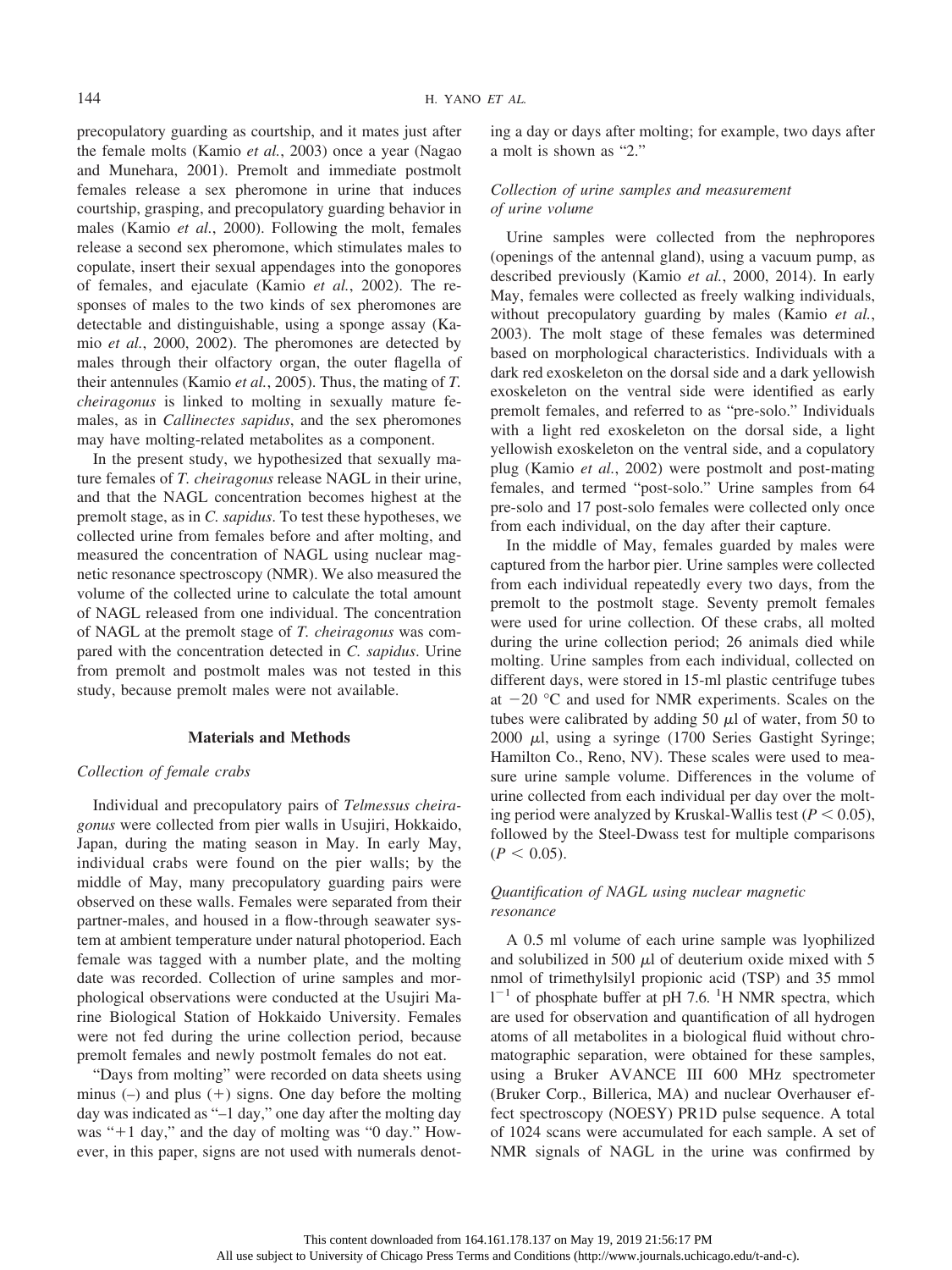

Figure 1. Nuclear magnetic resonance (NMR) spectra of urine with and without *N-*acetylglucosamino-1,5-lactone (NAGL). (A) Standard NAGL. (B) Urine from premolt female. NAGL was observed in this spectrum. (C) Urine from postmolt female. NAGL was not detected in this spectrum. ppm, parts per million.

comparison with a standard sample (Fig. 1). Since many of the premolt individuals within 17 to 7 days and 6 to 1 days of molting released less than 0.5 ml of urine per day, multiple urine samples from these same crabs during this period were pooled to make 0.5 ml, then used for NMR analysis. Three groups of premolt urine (pre-solo,  $-17$  to  $-8$  days, and  $-6$  to  $-1$  days) and four groups of postmolt urine (2 to 5 days, 6 to 8 days, 9 to 12 days, and post-solo) were prepared. Days before molting, or premolt, are indicated with a minus (–) sign. Numerals without a sign mean that the molt already occurred, or postmolt. 0 day denotes the day of molting. Between five and ten urine samples were pooled from each of the seven groups. The total amount of NAGL collected in each sampling from each individual crab was calculated by multiplying the concentration, as determined using NMR data, by volume of urine collected from each individual. The difference in concentration and total amount of NAGL in urine over the molting period was analyzed by Kruskal-Wallis test  $(P < 0.05)$ , followed by the Steel-Dwass test for multiple comparisons ( $P < 0.05$ ).

# *Comparison of NAGL concentration between* Telmessus cheiragonus *and* Callinectes sapidus

The concentrations of NAGL in the urine of late premoltstage females of two brachyuran species, *Telmessus cheiragonus* and *Callinectes sapidus*, were compared by Mann-Whitney U test. The data set of NAGL concentration in the urine from stage  $-6$  to  $-1$  days animals in the present study was used as the concentration of urine samples of *T. cheiragonus* ( $n = 10$ ). The data set for *C. sapidus* ( $n = 8$ ) was from the data set used for pubertal premolt female urine in figure 6 of Kamio *et al.* (2014).

#### *Statistics*

Statistical analyses were performed using R version 3.02 (R Core Team, 2015) and two-tailed tests.

### **Results**

# *Change in amount of urine*

In addition to the 64 pre-solo urine and 17 post-solo urine samples, a total of 288 samples of pre- and postmolt urine were collected from 70 females maintained in the laboratory. These 288 samples were used to determine the change in amount of urine from the premolt to the postmolt period. Urine from females at –17 days premolt and from females 12 days postmolt was obtained. The data were pooled every 2 days in all but 2 groups: in groups " $-17$  to  $-8$  days" and "7 to 12 days," more days were included in each because fewer urine samples were available. Animals tested for each category numbered between 17 and 64. Pre-solo females produced the most urine, and immediate premolt females produced the least (Fig. 2). The median amounts were 1.2 ml and 0.050 ml, respectively. The amount of collected urine was lowest in the premolt stages within a week of molting, but it increased after molting. Post-solo females produced the second greatest amount of urine, which was 0.80 ml (median). The Kruskal-Wallis test showed a significant difference in urine amount among the molt stages ( $\chi^2$  = 166,  $df = 10$ ,  $P < 0.05$ ). The Steel-Dwass test of multiple comparisons detected significant differences ( $P$  < 0.05) among molt stages (Table 1). The amount of urine from pre-solo females was significantly greater than for any other stage among guarded females. The amount of urine from the post-solo stage was greater than for urine collected at one and two days postmolt and for all of the premolt stages. The difference between pre-solo and post-solo urine amounts was not significant.

The amount of urine from premolt females that were within a week of molting was significantly less than the amount from postmolt females three and four days after molting. The amount of immediate premolt urine was significantly less than in all postmolt animals and premolt animals at stages earlier than  $-17$  to  $-8$  days. Among the individuals molted in the lab, the amount of urine collected from most premolt animals except for those at the immediate premolt stage, and most postmolt stages, was not statistically different (Table 1). However, postmolt animals that molted in the lab produced more urine than the premolt individuals (Fig. 2).

# *Concentration and total amount of NAGL in urine over the premolt and postmolt stages*

A total of 61 urine samples were used to analyze changes in concentration and total amount of NAGL in the urine from the premolt to the postmolt period. NAGL was observed in the urine samples, as shown in Figure 1. The samples were categorized into the following molt stages: pre-solo,  $-17$  to  $-8$  days, and  $-6$  to  $-1$  days (premolt);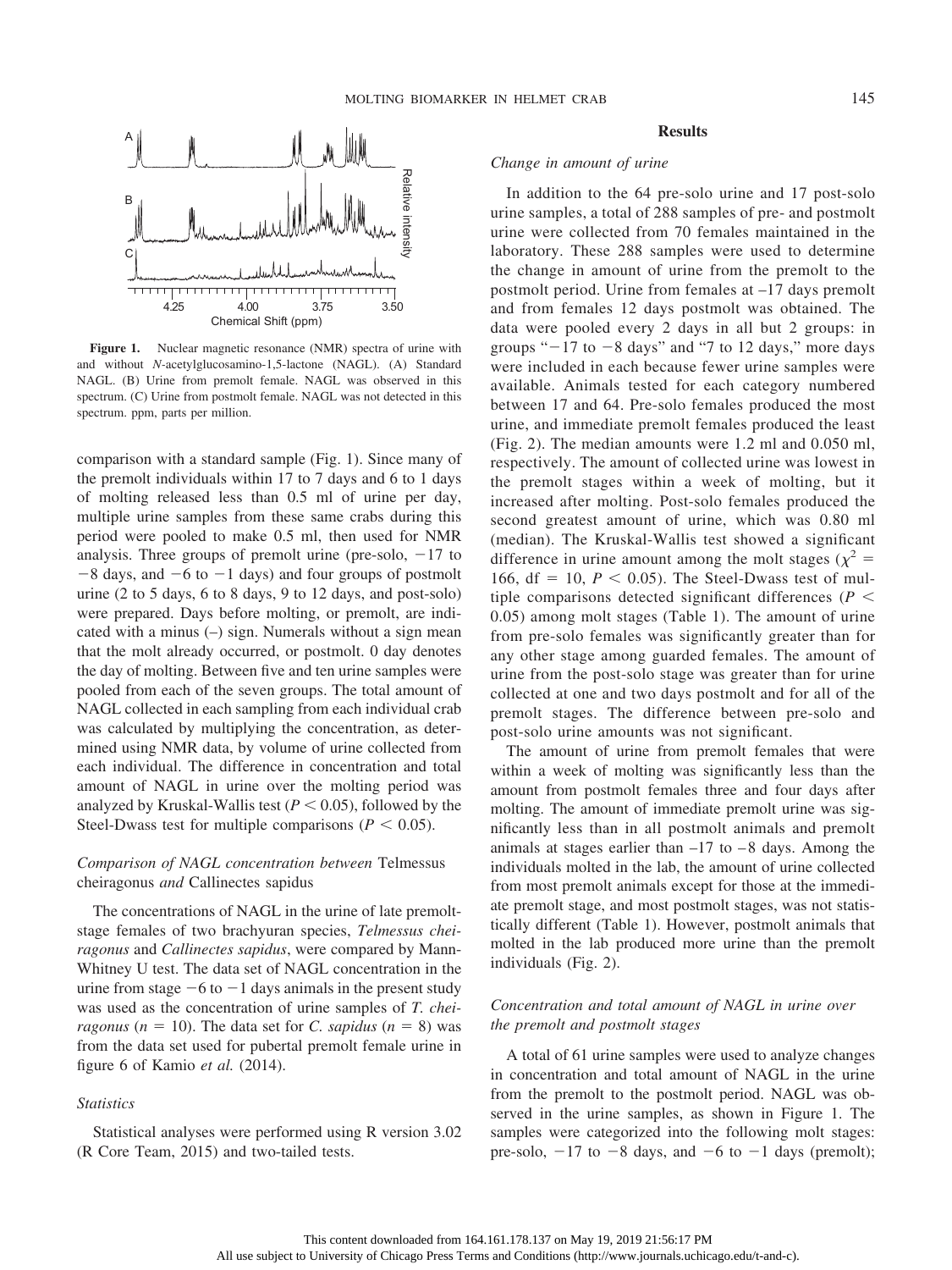

Figure 2. Box plot of the amount of urine collected from females before and after molting. The bar graph shows the volume of urine collected from female individuals of *Telmessus cheiragonus* in a single urine collection operation per day. Values are medians, interquartile ranges, minima, and maxima. Urine samples were collected from individuals  $17$  days before  $(-17)$  to  $12$  days after  $(12)$  molting. "Pre-solo," individuals not paired with males when they were collected for the study, and morphologically identified as premolt; "post-solo," individuals not paired with males when they were collected for the study, morphologically identified as postmolt, and having copulated. Differences between the bars, as detected by Steel-Dwass test, are summarized in Table 1. Days before the molting day are indicated by a minus (–) sign for premolt. No sign before the numeral means the animal molted (post-molt). 0 day, the day when the crab molted. The numbers in parentheses below each bar indicate the numbers of samples used. Numbers at the top of each bar show median volumes of urine.

2 to 5 days, 6 to 8 days, and 9 to 12 days (postmolt); and post-solo. NAGL was not detected in urine from the presolo or post-solo stages. The median concentration of NAGL ranged from 0 to 28.9  $\mu$ mol l<sup>-1</sup>. The concentration of NAGL was zero at pre-solo, and gradually increased toward the molting time. The highest concentration of NAGL was found in the immediate premolt urine, and it gradually

decreased after molting (Fig. 3A). The Kruskal-Wallis test showed a significant difference in NAGL concentration among the different days before molting ( $\chi^2$  = 48.95, df = 6,  $P < 0.05$ ). Multiple comparisons using the Steel-Dwass test (Table 2) showed that the NAGL concentration at stage  $-6$  to  $-1$  days was significantly higher ( $P < 0.05$ ) than at all the other stages. Interestingly, the test also showed that

**Table 1**

*Results of multiple comparisons by Steel-Dwass test of volumes of urine collected on different days before (Pre) and after (Post) molting*

|               | Pre           |        |    |        | $-17$ to $-8$ $-7$ and 6 $-5$ and $-4$ $-3$ and $-2$ $-1$ and 0 1 and 2 |               |    | 3 and 4       | 5 and 6 | 7 to 12 | Post |
|---------------|---------------|--------|----|--------|-------------------------------------------------------------------------|---------------|----|---------------|---------|---------|------|
| Pre           |               |        |    |        |                                                                         |               |    |               |         |         |      |
| $-17$ to $-8$ | *             |        |    |        |                                                                         |               |    |               |         |         |      |
| $-7$ and $-6$ | $\ast$        | ns     |    |        |                                                                         |               |    |               |         |         |      |
| $-5$ and $-4$ | $\ast$        | ns     | ns |        |                                                                         |               |    |               |         |         |      |
| $-3$ and $-2$ | $\ast$        | ns     | ns | ns     |                                                                         |               |    |               |         |         |      |
| $-1$ and 0    | $\ast$        | $\ast$ | ns | ns     | ns                                                                      |               |    |               |         |         |      |
| 1 and $2$     | $\ast$        | ns     | ns | ns     | ns                                                                      | *             |    |               |         |         |      |
| 3 and 4       | $\ast$        | ns     | *  | $\ast$ | $\ast$                                                                  | $\ast$        | ns |               |         |         |      |
| 5 and 6       | $\ast$        | ns     | ns | ns     | ns                                                                      | $\frac{1}{2}$ | ns | ns            |         |         |      |
| 7 to 12       | $\frac{1}{2}$ | ns     | ns | ns     | ns                                                                      | $\frac{1}{2}$ | ns | ns            | ns      |         |      |
| Post          | ns            | $\ast$ | 冰  | $*$    | $*$                                                                     | $*$           | *  | <sub>ns</sub> | ns      | ns      |      |

ns, not significant. Minus  $(-)$  sign before numerals denote a premolt day; numerals with no sign are postmolt days.  $0 = \text{mol}$  day.  $* P < 0.05.$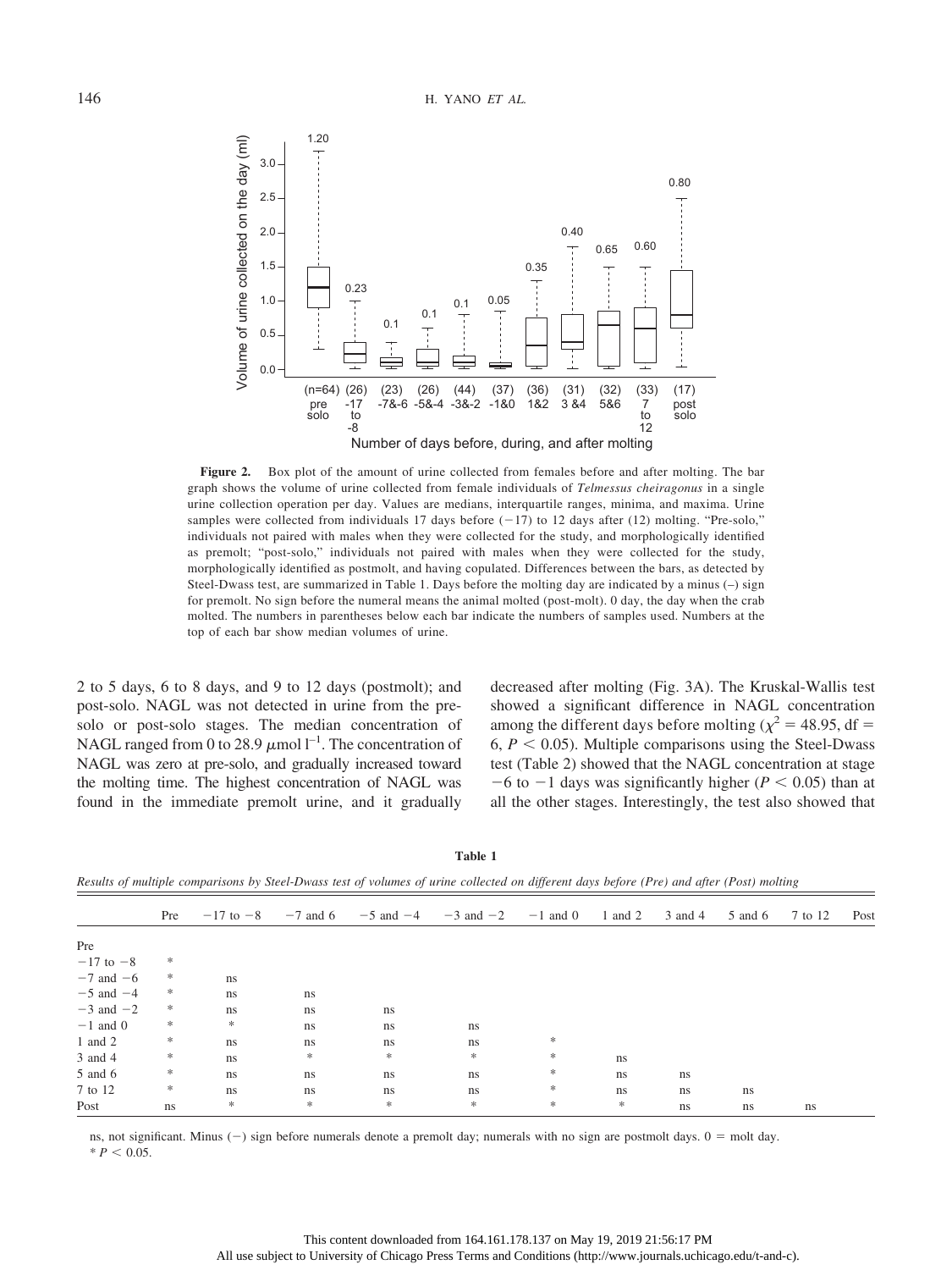

**Figure 3.** Box plots of the total amount and concentration of *N*-acetylglucosamino-1,5-lactone (NAGL) in premolt and postmolt females. (A) Concentration of NAGL in urine samples from premolt and postmolt females. The number at the top of each bar is the median concentration of NAGL. (B) Total amount of NAGL in urine samples from premolt and postmolt females. The number at the top of each bar is the median amount of NAGL. Values are medians, interquartile ranges, minima, and maxima. The number in parentheses (below each bar) is the number of samples used. Numbers with minus signs (–), days before the molt; numbers without minus signs, days after the molt. The differences between the bars, as detected by Steel-Dwass test, are summarized in Tables 2 and 3.

the NAGL concentration at stage 2 to 5 days was significantly higher than at the other stages, except for stages  $-17$ to  $-8$  days and  $-6$  to  $-1$  days. The concentration of NAGL at stage 6 to 8 days was significantly higher than at either the pre-solo or post-solo stage. The total amount of NAGL also increased toward the time of molting, but the highest amount of NAGL was observed at the postmolt stage just after molting (Fig. 3 B).

The median amount of NAGL ranged from 0 to 6.8 nmol. The Kruskal-Wallis test showed a significant difference in the total amount of NAGL among the different days towards molting ( $\chi^2$  = 48.76, df = 6, *P* < 0.05). Multiple comparisons using the Steel-Dwass test (Table 3) showed that the total amount of NAGL at stages  $-6$  to  $-1$  days and 2 to 5 days was significantly higher ( $P < 0.05$ ) than at all the other stages. The difference between these two stages was not significant. The amount of NAGL at 6 to 8 days was significantly greater than at either the pre-solo or post-solo stage.

#### **Table 2**

*Results of multiple comparisons by Steel-Dwass test of NAGL concentration in urine collected on different days before (Pre) and after (Post) molting*

|               |               | Pre $-17$ to $-8$ $-6$ to $-1$ 2 to 5 6 to 8 9 to 12 Post |   |   |    |    |  |
|---------------|---------------|-----------------------------------------------------------|---|---|----|----|--|
| Pre           |               |                                                           |   |   |    |    |  |
| $-17$ to $-8$ | ns            |                                                           |   |   |    |    |  |
| $-6$ to $-1$  | *             | *                                                         |   |   |    |    |  |
| $2$ to 5      | *             | ns                                                        | * |   |    |    |  |
| 6 to 8        | $\frac{1}{2}$ | ns                                                        | * | * |    |    |  |
| 9 to 12       | ns            | ns                                                        | * | * | ns |    |  |
| Post          | ns            | ns                                                        | * | * | *  | ns |  |

NAGL, *N*-acetylglucosamino-1,5-lactone, a molting biomarker; ns, not significant. Minus (-) sign before numerals denotes premolt days; no sign before a numeral indicates a postmolt day.  $* P < 0.05$ .

# *NAGL concentration at the late premolt stage of* Telmessus cheiragonus *and* Callinectes sapidus

The median highest concentration of NAGL was 28.9  $\mu$ mol  $l^{-1}$  and 38.5  $\mu$ mol  $l^{-1}$  in *T. cheiragonus* and *C. sapidus,* respectively (Fig. 4). No statistical difference was found by Mann-Whitney U test  $(P = 0.17, Z = 1.36)$ .

#### **Discussion**

NAGL, which had previously been reported only in the urine of *Callinectes sapidus* (Kamio *et al.*, 2014), was found in the urine of sexually mature premolt and postmolt females of *Telmessus cheiragonus* in the present study. The concentration of NAGL in the urine was highest  $1-6$  days prior to molting. After molting, this concentration gradually decreased. Thus, this report marks the second time that this molecule was found in crab urine as a premolt biomarker in the concentration. In contrast, the total amount of NAGL in

#### **Table 3**

*Results of multiple comparisons by Steel-Dwass test of the total amount of NAGL in the urine collected on different days before (Pre) and after (Post) molting*

|               |    | Pre $-17$ to $-8$ $-6$ to $-1$ 2 to 5 6 to 8 9 to 12 Post |     |   |    |    |  |
|---------------|----|-----------------------------------------------------------|-----|---|----|----|--|
|               |    |                                                           |     |   |    |    |  |
| Pre           |    |                                                           |     |   |    |    |  |
| $-17$ to $-8$ | ns |                                                           |     |   |    |    |  |
| $-6$ to $-1$  | *  | 宋                                                         |     |   |    |    |  |
| $2$ to 5      | *  | *                                                         | ns  |   |    |    |  |
| $6$ to $8$    | *  | ns                                                        | ∗   | * |    |    |  |
| 9 to 12       | ns | ns                                                        | ∗   | * | ns |    |  |
| Post          | ns | ns                                                        | $*$ | * | *  | ns |  |
|               |    |                                                           |     |   |    |    |  |

NAGL, *N*-acetylglucosamino-1,5-lactone, a molting biomarker; ns, not significant. Minus  $(-)$  sign before numerals denote premolt days; no sign before a numeral indicates a postmolt day.  $* P < 0.05$ .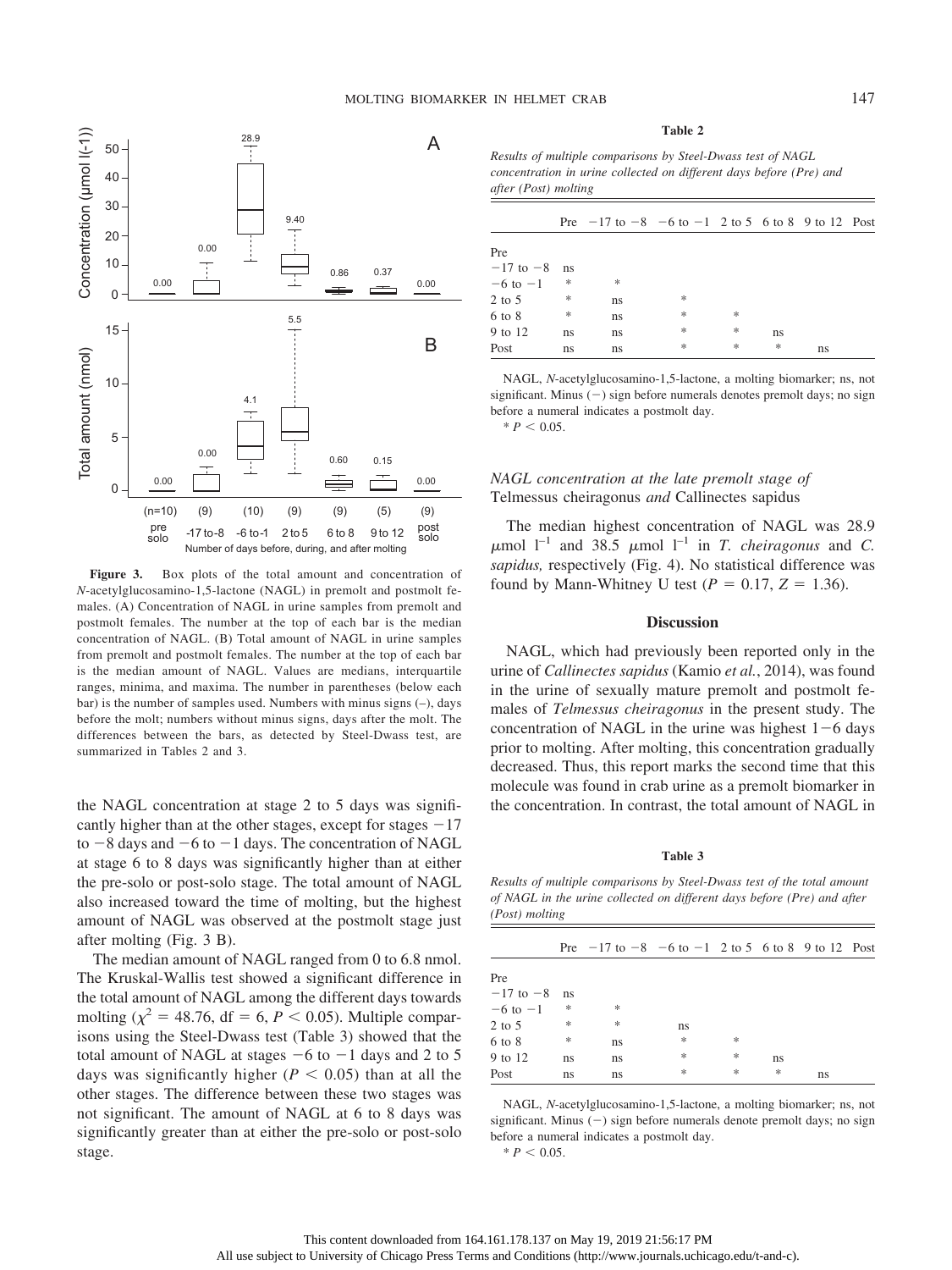

**Figure 4.** Box plot of *N*-acetylglucosamino-1,5-lactone (NAGL) concentrations in late premolt female urine of *Telmessus cheiragonus* and *Callinectes sapidus.* The data set used for *T. cheiragonus* ( $n = 10$ ) is from the urine samples for  $-6$  to  $-1$  day females in Figure 3A. The data set for *C. sapidus*  $(n = 8)$  is from the data set used for pubertal premolt female urine in figure 6 of Kamio *et al.* (2014). Values are medians, interquartile ranges, minima, and maxima. No statistical differences were noted (Mann-Whitney U test:  $P = 0.17$ ,  $Z = 1.36$ .

urine was greatest 2-5 days after molting. This is because the volume of urine released decreased toward the time of molting, then recovered after the molting. Therefore, in total amount, NAGL is a postmolt biomarker. As a biomarker for molt stage, the concentration of NAGL is useful only if urine is collected and quantified directly from the nephropores, as was done in the present study. Alternatively, NAGL released in urine could be collected from the aquarium water. In that case, the amount of NAGL would be important, even though there is no method for concentrating the diluted NAGL in seawater to a level high enough to be detected by NMR. When more sensitive detection methods are developed, the total amount of NAGL in tank water will be a more useful measure than NAGL concentration.

In chemical communication in the aquatic environment, both the concentration and total amount of the signal molecules released from senders may be important for receivers to detect by their chemosensory organs, which have some threshold to odorant molecules (Derby and Atema, 1982). In *T. cheiragonus*, the pheromone bouquet is released in urine by premolt and postmolt females (Kamio *et al.*, 2000, 2002). The concentration of signal molecules in the urine as released from nephropores may be diluted by the surrounding water, distributed by water flow generated by the animal's fanning organs (Breithaupt, 2001), and sent to the receiver's aesthetascs, or chemosensory organs (Kamio *et al.*, 2005; Reidenbach *et al.*, 2008; Breithaupt, 2011). The urine released from the females exists as a plume in the surrounding water. The plume has a filamentous structure, and animals detect each filament above some threshold (*e.g.,* detection limit of the receiver animal) (Weissburg, 2011). Using a three-dimensional, laser-induced fluorescence system to collect chemical concentration data, while at the same time observing the behavior of *C. sapidus* in a variety of plume types, Page *et al.* (2011) showed that *C. sapidus* responds to odorant filaments in an all-or-nothing fashion. The total amount of NAGL, which is based on a larger volume of released urine, may enlarge the size of the odor plume, while the concentration of NAGL in the urine may determine if the filaments are above the detection threshold. The highest median concentration of NAGL in *T. cheiragonus* was similar to what was discovered for *C. sapidus*. This finding indicates that NAGL is part of a pheromone bouquet in both species. A comparison of the total amount of urine between the two species would be valuable, but is not possible since the volume of the urine samples was not measured individually in *C. sapidus.* Interestingly, NAGL was detected in the male urine of *C. sapidus* (Kamio *et al*., 2014). In *T. cheiragonus*, it is possible that NAGL is released in the urine of premolt males; however, urine samples from molting males could not be tested because they were not available.

*T. cheiragonus* urine samples, collected from premolt females caught as one of a precopulatory pair from the field and from postmolt females 2-6 days after molting, contained sex pheromone, which stimulates grasping behavior in males (Kamio *et al.*, 2000). This range of pheromone release was similar to the range found in the present study. Thus, NAGL is a possible component of a sex pheromone bouquet in helmet crabs. As a courtship pheromone that evokes guarding behavior in male crabs, the concentration and total amount of NAGL should be at the highest levels during the premolt, not postmolt, stage. However, in the present study the peak in the total amount of NAGL released occurred during postmolt. The postmolt activity is copulation (Kamio *et al.*, 2003), and postmolt urine has the same pheromonally induced activity as premolt urine (Kamio *et al.*, 2002). Thus, releasing the same, or higher, level of NAGL after molting than during premolt is consistent with the pheromone component hypothesis. Another explanation for the greater release of NAGL seen after molting is that females must attract males more when they molt alone. The opportunity to copulate is limited to a short period after molting, and molted females without males must chemically signal to neighboring males.

For many animals, pheromones are mixtures of molecules, or bouquets, acting in synergy when combined in particular proportions (Wyatt, 2003, 2014). For example, in lepidopteran insects, sex pheromones are species-specific by virtue of their blend combinations and proportions (Ando *et al.*, 2004). In male mice, two volatile constituents of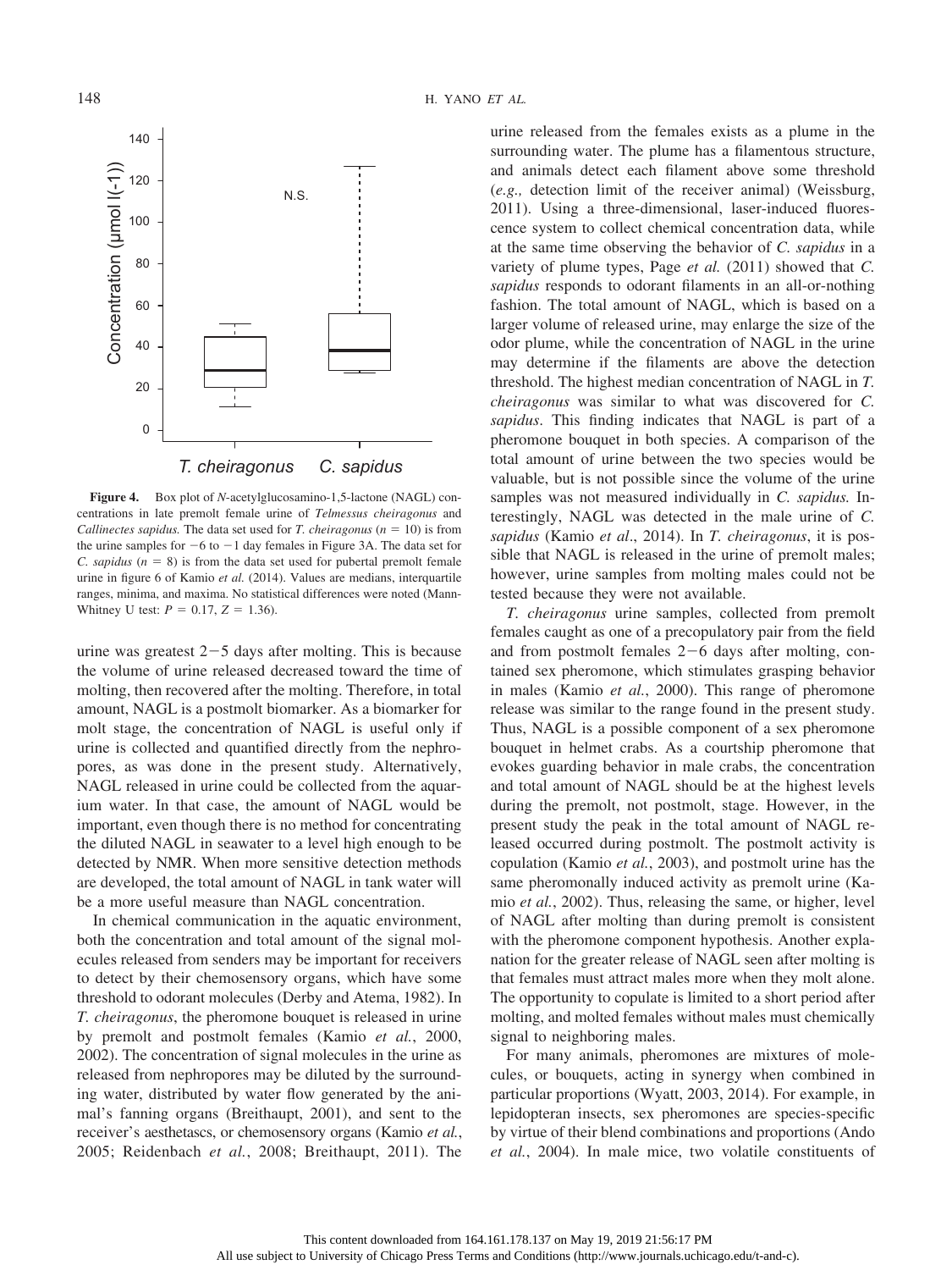urine, dehydro-exo-brevicomin (DB) and 2-(secbutyl)-dihydrothiazole (BT), and other compounds in urine act synergistically to evoke inter-male aggression (Novotny *et al.*, 1985). Major urinary proteins are also known to promote inter-male aggression, and thus may be part of the pheromone (Chamero *et al.*, 2007). In sea hares *Aplysia* spp., binary blends of protein pheromones, attractins (Painter *et al.*, 1998), and any one of a number of other proteins (enticin, temptin, seductin) work together to attract mates (Cummins *et al.*, 2006, 2007). A blend of postmolt, femalederived, cuticular hydrocarbons, coated on polyethylene tubes, induced grasping behavior in male decapod shrimp (Zhang *et al.*, 2011); such a blend may work together with a glycoprotein (Bauer, 2011). As with these examples, the urine sex pheromone in premolt females of *T. cheiragonus* may be a blend of molecules. For this reason, the molecular identity of crustacean pheromones is relatively difficult to characterize compared to other systems (Hay, 2011). To identify pheromone blends, in which each component of the blend may not have pheromonal activity by itself, each component must be chemically identified individually in the

active fractions and tested as a blend in behavioral bioassay. Generally, any type of molecule can be a sex pheromone. Molecules from small to large, volatile to nonvolatile, and low to high polarity have been reported as pheromone in animals (Wyatt, 2003, 2014). These molecules include physiologically widely distributed compounds. For example, in polychaete worms, inosine, glutamic acid, glutamate (Zeeck *et al.*, 1992), uric acid (Zeeck *et al.*, 1998a), and cysteine-glutathione disulfide (Zeeck *et al.*, 1998b) are used individually and in a blend as pheromones that stimulate different steps in the reproductive behavior of males and females (Breithaupt and Hardege, 2012). In fish, hormones that are involved in female gonadal function and ovulation are released into water, functioning as sex pheromones that affect the behavior and physiology of males (hormonal pheromones) (Stacey and Sorensen, 2009). A few moltingrelated compounds have been reported in studies of pheromones of female crabs. Since the mating behavior of many species of crustaceans is tied to molting of females (Salmon, 1983), molecules related to molting have been tested as sex pheromones. Crustecdysone, a molting hormone, was reported as a sex pheromone in several brachyuran crab species (Kittredge *et al.*, 1971; Kittredge and Takahashi, 1972). Uridine diphosphate (UDP), which was identified by bioassay-guided fractionation as a stimulant of male sexual behavior in *Carcinus maenas*, is accumulated from UDP-*N*-acetylglucosamine during chitin biosynthesis in molting (Hardege *et al.*, 2011). These molecules, including NAGL, are supposed to be widely distributed in molting crustaceans, and can be components of the sex pheromone bouquet in these and other crustacean species. However, if these molecules are a part of the pheromone, and the pheromone has species specificity, these molecules must work together

with other molecules to form a unique bouquet for each species. To elucidate the components of the pheromone blends, we need to perform simultaneous 1) bioassayguided fractionation, to find the active molecule and/or physicochemical properties of the active molecules; 2) profiling of molting-related metabolites, to identify candidate pheromone molecules; and 3) evaluation of the synergy between the candidate pheromone molecules.

Having an indicator of molting time will be useful for the study of mating and growth in crustacean species. Morphological evaluation of molt stage without microscopy is possible in *Callinectes sapidus*; it is based on observations of color changes and of a newly generated exoskeleton under the old one (Smith and Chang, 2007). This method is possible because swimming portunid crabs, such as *C. sapidus*, have thin, flat dactyls on their fifth pereiopods. However, many species do not have such macroscopic indicators of molt stage; instead, microscopic observation of surgically removed tissue must be used to determine molt stage (Vigh and Fingerman, 1985). Surgical removal of setae or tissue injures animals and should be avoided if possible, especially when evaluating molt stage in preparation for other experiments using live animals. Measurement of the molting hormone ecdysteroid in hemolymph and tissues is an established method, and has contributed to an understanding of the endocrinology of crustacean molting and development (Chang and Mykles, 2011; Techa *et al.*, 2015). However, collecting hemolymph and tissue injures animals, and thus is unsuitable for repeated sample collecting from the same individual.

Collecting urine for the measurement of molting biomarker metabolites is thus a desirable method to evaluate molt stage, because this procedure does not physically injure the animals. Urine can be collected from the same animals repeatedly over several days. Quantifying NAGL concentration can be a method to evaluate molt stage in other crustacean species, as well as in *C. sapidus* and *T. cheiragonus*. The disadvantage of using NAGL as a biomarker is the low sensitivity of the measurement method (NMR). Although NMR analysis is a useful method for quantifying organic compounds in biological samples (Kamio *et al.*, 2015; Moe *et al.*, 2015), its sensitivity is not as great as the liquid chromatograph mass spectrometer (LC-MS). In the present study, urine volume decreased at the premolt stage, and measurement of NAGL in urine from one individual, using the NMR method, was not possible. More sensitive methods, such as LC-MS or other analytical approaches, are necessary for evaluation of the detailed concentration changes of NAGL in the six days before molting in the case of *T. cheiragonus*. Thus, detection of NAGL may be useful in scientific research on crustaceans. However, it may not be a practical method for fisheries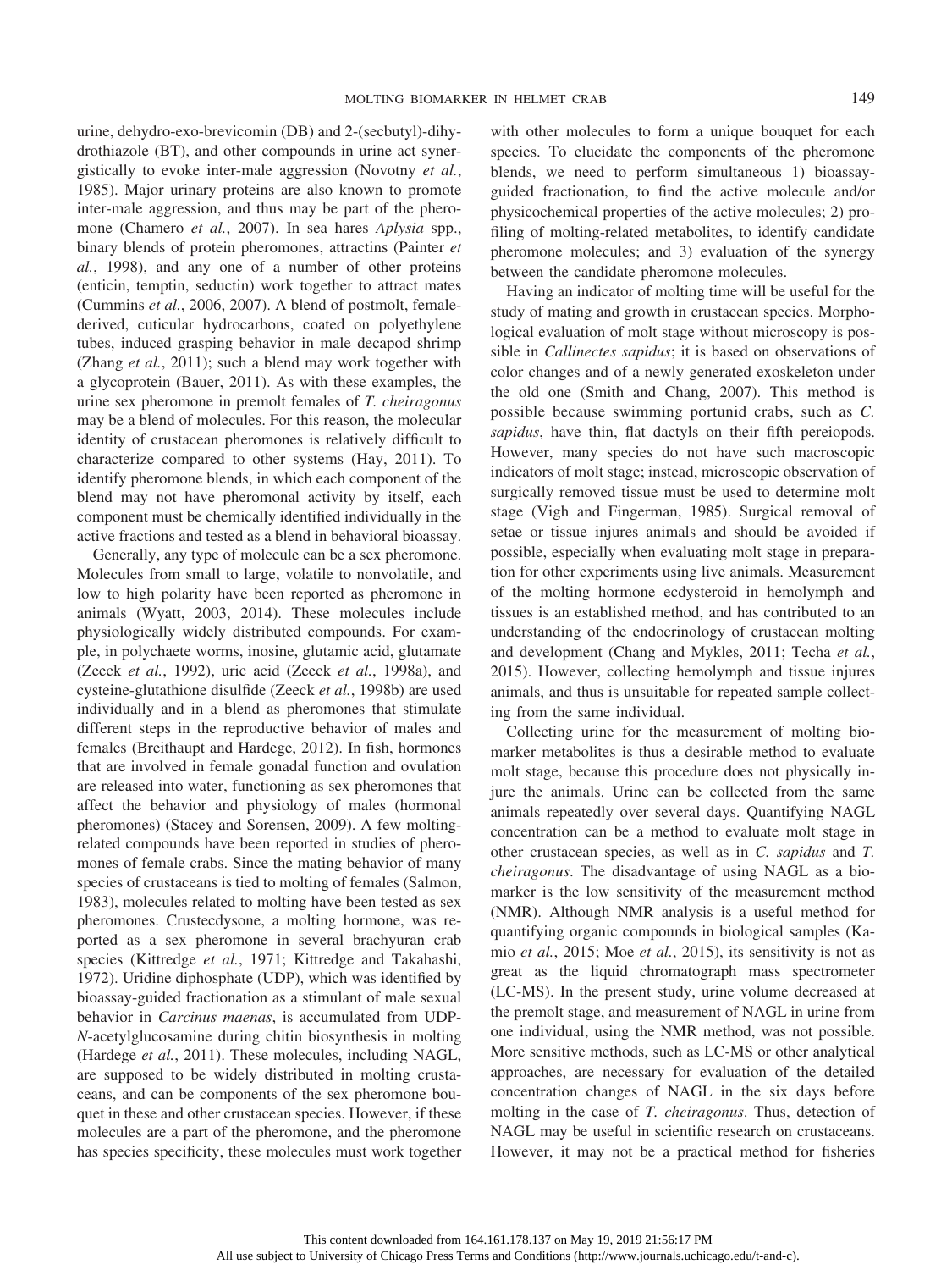industries, because the procedure is complicated and requires expensive equipment. For these industries, more convenient and low-cost methods are needed to detect NAGL.

The concentration of NAGL in hemolymph is unknown in both *Telmessus cheiragonus* and *Callinectes sapidus*. NAGL may be excreted in the urine by a gland such as the nephropore rosette gland (as suggested for *Homarus americanus* by Bushmann and Atema, 1996, and for *Carcinus maenus* by Fontaine *et al.,* 1989), or be excreted from hemolymph into urine, or simply leak out from hemolymph into the urine. Measurement of the NAGL level in hemolymph should be done in *T. cheiragonus* and *C. sapidus* to answer these questions.

Thus, NAGL is a premolt biomarker and candidate component of the courtship sex pheromone in *T. cheiragonus* and *C. sapidus*. Whether this finding holds for other crustaceans requires further comparative testing. Analysis of concentrations of NAGL in urine and in tissues across molt stages, together with behavioral, morphological, endocrinological, and other physiological changes, are necessary to reveal the function and origin of this metabolite.

#### **Acknowledgments**

We thank Dr. Charles Derby for reading this manuscript and for valuable discussions; Dr. Hiroyuki Munehara of the Usujiri Fisheries Station of Hokkaido University, for allowing us to work in those facilities; Dr. Shingo Matsukawa of Tokyo University of Marine Science and Technology, for assistance with NMR spectroscopy; and Dr. Susumu Chiba of Tokyo University of Agriculture, for valuable discussion on statistical analysis. MK was supported by JSPS KAKENHI (grant no. 26450282). HY was supported by a Sasakawa Scientific Research Grant (grant no. 27-718).

#### **Literature Cited**

- **Ando, T., S. Inomata, and M. Yamamoto. 2004.** Lepidopteran sex pheromones. *[Top. Curr. Chem.](https://www.journals.uchicago.edu/action/showLinks?doi=10.1086%2FBBLv230n2p143&pmid=22160231&citationId=p_1)* **239:** 51–96.
- **Asai, N., N. Fusetani, S. Matsunaga, and J. Sasaki. 2000.** Sex pheromones of the hair crab *Erimacrus isenbeckii.* Part 1: Isolation and structures of novel ceramides. *Tetrahedron* **56:** 9895–9899.
- **Bamber, S. D., and E. Naylor. 1997.** Sites of release of putative sex pheromone and sexual behaviour in female *Carcinus maenas* (Crustacea: Decapoda). *Estuar. Coast. Shelf Sci.* **44:** 195–202.
- **Bauer, R. T. 2011.** Chemical communication in decapod shrimps: the influence of mating and social systems on the relative importance of olfactory and contact pheromones. Pp. 277–296 in *Chemical Communication in Crustaceans*, T. Breithaupt and M. Thiel, eds. Springer, New York.
- **Breithaupt, T. 2001.** Fan organs of crayfish enhance chemical information flow. *[Biol. Bull](https://www.journals.uchicago.edu/action/showLinks?doi=10.1086%2FBBLv230n2p143&system=10.2307%2F1543308&citationId=p_5).* **200:** 150 –154.
- **Breithaupt, T. 2011.** Chemical communication in crayfish. Pp. 257–276 in *Chemical Communication in Crustaceans*, T. Breithaupt and M. Thiel, eds. Springer, New York.
- **Breithaupt, T., and J. Hardege. 2012.** Pheromones mediating sex and dominance in aquatic animals. Pp. 39 –56 in *Chemical Ecology in*

Aquatic Systems, C. Brönmark and L.-A. Hansson, eds. Oxford University Press, New York.

- **Bushmann, P. J., and J. Atema. 1996.** Nephropore rosette glands of the lobster *Homarus americanus*: possible sources of urine pheromones. *J. Crustac. Biol.* **16:** 221–231.
- **Chamero, P., T. F. Marton, D. W. Logan, K. Flanagan, J. R. Cruz, A. Saghatelian, B. F. Cravatt, and L. Stowers. 2007.** Identification of protein pheromones that promote aggressive behavior. *[Nature](https://www.journals.uchicago.edu/action/showLinks?doi=10.1086%2FBBLv230n2p143&pmid=18064011&citationId=p_9)* **450:** 899 –902.
- **Chang, E. S., and D. L. Mykles. 2011.** Regulation of crustacean molting: a review and our perspectives. *[Gen. Comp. Endocrinol.](https://www.journals.uchicago.edu/action/showLinks?doi=10.1086%2FBBLv230n2p143&pmid=21501612&citationId=p_10)* **172:** 323–330.
- **Cummins, S. F., A. E. Nichols, C. H. Schein, and G. T. Nagle. 2006.** Newly identified water-borne protein pheromones interact with attractin to stimulate mate attraction in *Aplysia*. *[Peptides](https://www.journals.uchicago.edu/action/showLinks?doi=10.1086%2FBBLv230n2p143&pmid=16309784&citationId=p_11)* **27:** 597– 606.
- **Cummins, S. F., F. Xie, M. R. de Vries, S. P. Annangudi, M. Misra, B. M. Degnan, J. V. Sweedler, G. T. Nagle, and C. H. Schein. 2007.** *Aplysia* temptin: the 'glue' in the water-borne attractin pheromone complex. *[FEBS J](https://www.journals.uchicago.edu/action/showLinks?doi=10.1086%2FBBLv230n2p143&pmid=17894821&citationId=p_12).* **274:** 5425–5437.
- **Derby, C. D., and J. Atema. 1982.** Chemosensitivity of walking legs of the lobster *Homarus americanus*: neurophysiological response spectrum and thresholds. *J. Exp. Biol.* **98:** 303–315.
- **Eales, A. J. 1973.** Sex pheromone in the shore crab *Carcinus maenas*, and the site of its release from females. *Mar. Behav. Physiol.* **2:** 345–355.
- **Fontaine, M.-T., A. G. Bauchau, and E. Passelecq-Gerin. 1989.** Recherche du lieu de synthe`se de la pheromone sexuelle de *Carcinus maenas* (L.) (Decapoda, Reptantia). *Crustaceana* **57:** 208 –216.
- **Gleeson, R. A. 1980.** Pheromone communication in the reproductive behavior of the blue crab, *Callinectes sapidus*. *Mar. Behav. Physiol.* **7:** 119 –134.
- **Hardege, J. D., H. D. Bartels-Hardege, N. Fletcher, J. A. Terschak, M. A. Harley, M. A. Smith, L. Davidson, D. Hayden, C. T. Mu¨ller, M. Lorch** *et al.* **2011.** Identification of a female sex pheromone in *Carcinus maenas*. *Mar. Ecol. Prog. Ser.* **436:** 177–189.
- **Hay, M. E. 2011.** Crustaceans as powerful models in aquatic chemical ecology. Pp. 41-62 in *Chemical Communication in Crustaceans*, T. Breithaupt and M. Thiel, eds. Springer, New York.
- **Kamio, M., S. Matsunaga, and N. Fusetani. 2000.** Studies on sex pheromones of the helmet crab, *Telmessus cheiragonus.* 1. An assay based on precopulatory mate-guarding. *Zool. Sci.* **17:** 731–733.
- **Kamio, M., S. Matsunaga, and N. Fusetani. 2002.** Copulation pheromone in the crab *Telmessus cheiragonus* (Brachyura: Decapoda). *Mar. Ecol. Prog. Ser.* **234:** 183–190.
- **Kamio, M., S. Matsunaga, and N. Fusetani. 2003.** Observation on the mating behaviour of the helmet crab *Telmessus cheiragonus* (Brachyura: Cheiragonidae). *J. Mar. Biol. Assoc. UK* **83:** 1007–1013.
- **Kamio, M., M. Araki, T. Nagayama, S. Matsunaga, and N. Fusetani. 2005.** Behavioral and electrophysiological experiments suggest that the antennular outer flagellum is the site of pheromone reception in the male helmet crab *Telmessus cheiragonus*. *[Biol. Bull](https://www.journals.uchicago.edu/action/showLinks?doi=10.1086%2FBBLv230n2p143&system=10.2307%2F3593096&citationId=p_23).* **208:** 12–19.
- **Kamio, M., M. Schmidt, M. W. Germann, J. Kubanek, and C. D. Derby. 2014.** The smell of moulting: *N*-acetylglucosamino-1,5-lactone is a premoult biomarker and candidate component of the courtship pheromone in the urine of the blue crab, *Callinectes sapidus*. *[J. Exp.](https://www.journals.uchicago.edu/action/showLinks?doi=10.1086%2FBBLv230n2p143&pmid=24363413&citationId=p_24) [Biol](https://www.journals.uchicago.edu/action/showLinks?doi=10.1086%2FBBLv230n2p143&pmid=24363413&citationId=p_24).* **217:** 1286 –1296.
- **Kamio, M., D. Furukawa, K. Wakabayashi, K. Hiei, H. Yano, H. Sato, Y. Yoshie-Stark, T. Akiba, and Y. Tanaka. 2015.** Grooming behavior by elongated third maxillipeds of phyllosoma larvae of the smooth fan lobster riding on jellyfishes. *J. Exp. Mar. Biol. Ecol.* **463:** 115–124.
- **Kittredge, J. S., and F. T. Takahashi. 1972.** The evolution of sex pheromone communication in the Arthropoda. *[J. Theor. Biol](https://www.journals.uchicago.edu/action/showLinks?doi=10.1086%2FBBLv230n2p143&pmid=5041661&citationId=p_26).* **35:**  $467 - 471$ .